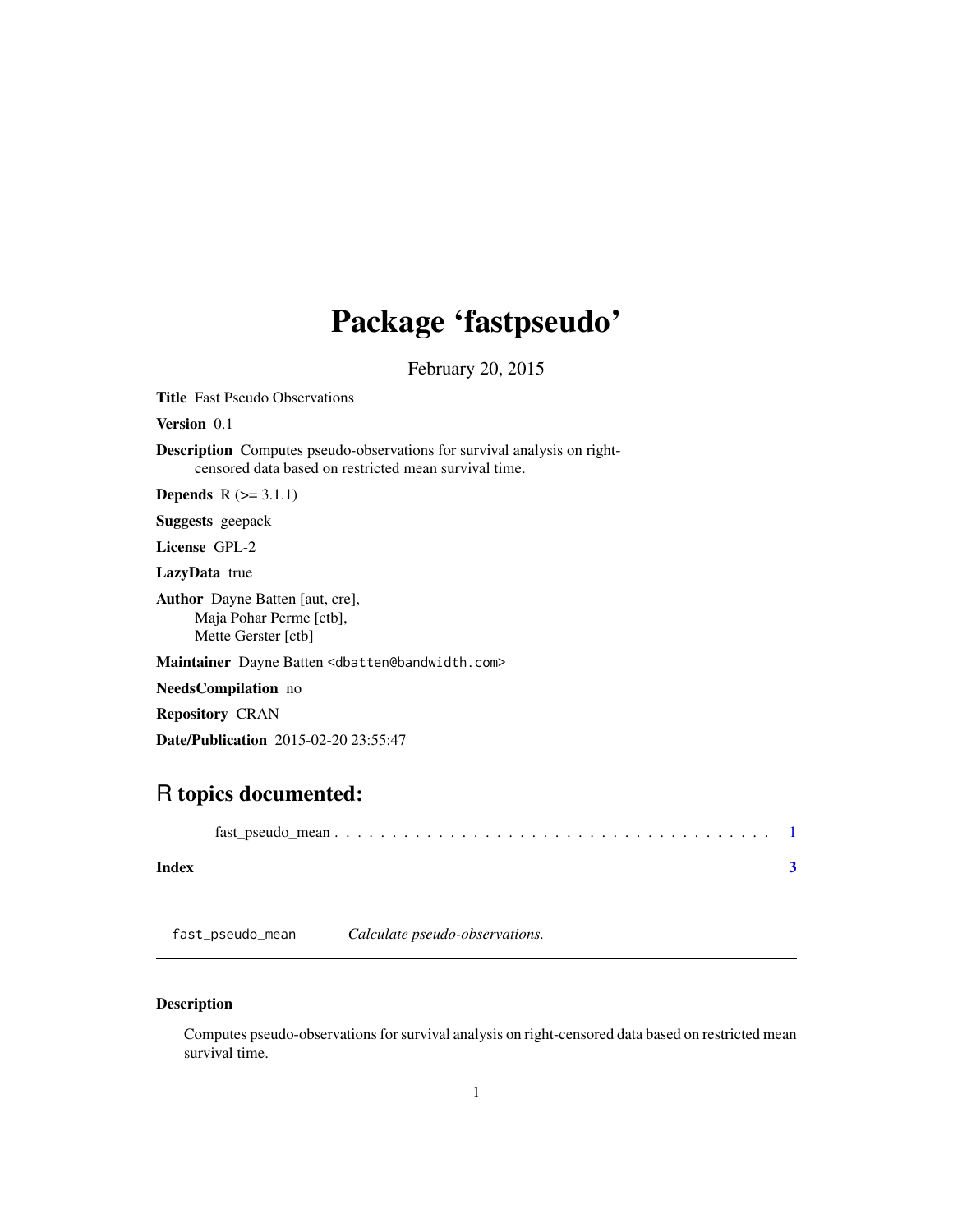#### Usage

fast\_pseudo\_mean(time, event, tmax)

#### Arguments

| time  | - Vector of follow-up times.                                                               |
|-------|--------------------------------------------------------------------------------------------|
| event | - Vector of binary event statuses $(0 = \text{alive}, 1 = \text{dead})$ .                  |
| tmax  | - Cut-off point for restricted mean survival time. Defaults to maximum follow-<br>up time. |

#### Details

Using a jacknife procedure and restricted mean survival time, this function calculates pseudoobservations for right-censored survival data. These pseudo-observations can be used as the response variable in a generalized estimating equations model. Missing values are not allowed in the time or event vector. The function is equivalent to the pseudomean() function in the 'pseudo' package, but can handle data sets that are orders of magnitude larger.

#### Examples

```
# Dummy data
id \leftarrow c(1, 2, 3, 4)female <-c(0, 1, 1, 0)time <- c(23, 45, 38, 66)
event <- c(1, 0, 0, 0)
# Compute pseudo-observations
pseudo = fast_pseudo_mean(time, event, 50)
# Create a data frame
test <- data.frame(id, female, pseudo)
# Fit a regression model
library(geepack)
summary(fit <- geese(pseudo ~ female,
data = test, id=id, jack = TRUE, family=gaussian,
corstr="independence", scale.fix=FALSE))
```